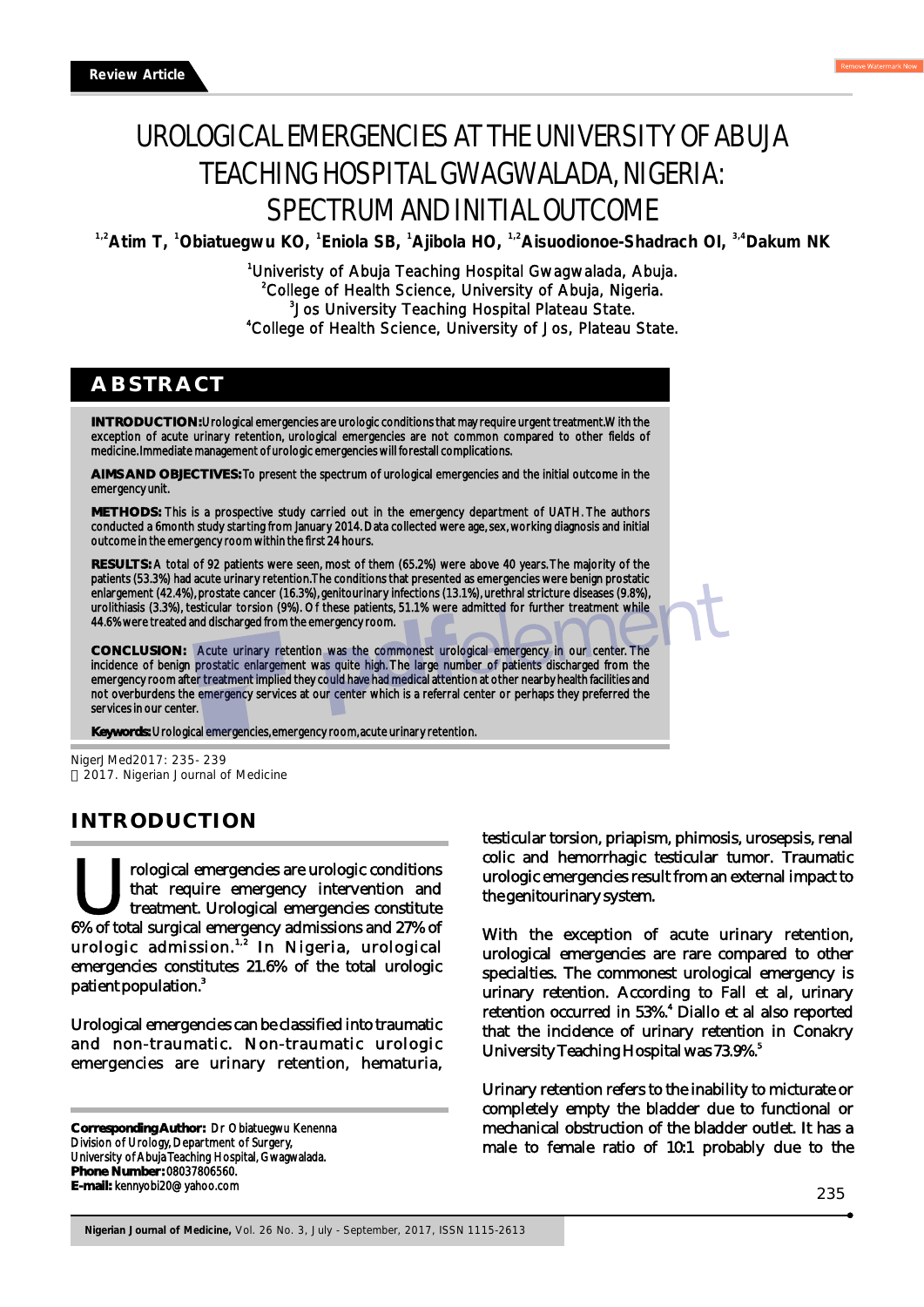presence of prostate gland in males.<sup>6</sup> It can be acute, acute-on-chronic or chronic. Acute retention of urine is commoner and is defined as a painful, palpable or percussable bladder, when the patient is unable to pass urine.<sup>7</sup> Prostatic pathology is a known cause of urinary retention especially in the elderly with benign prostatic enlargement (BPE) occurring in 64% of cases.<sup>8</sup> Other causes of urinary retention are urethritis, urethral rupture, urethral stricture, anticholinergic drugs and neurogenic bladder. $^3$ Minardi et al reported an incidence of 2.7-29% in women. $10$ 

The 10 years risk of developing AUR in men with BPE is between 4%-73% however.<sup>11</sup> Pickard et al reported 42% in men with BPE. $^{12, 13}$  The initial management involves urethral catheterization/suprapubic catheter insertion to relief the retention until the etiology is evaluated and tackled.

Hematuria refers to presence of blood in urine. The surgical causes of hematuria are urinary tract malignancies, BPE, calculi, post procedural bleeding and trauma. Macroscopic hematuria is commonly seen in the emergency because it can lead to clot retention with consequent AUR and cardiopulmonary compromise. According to Dereck et al, more than 66% of patients with painless macroscopic hematuria harbor malignancy of the urothelium.<sup>14</sup> Generally hematuria accounts for 4-20% of urologic emergencies.<sup>15</sup> The immediate intervention may include resuscitation before the etiology of the hematuria is tackled.

Testicular torsion is the commonest scrotal emergency. It is a true emergency because of poor salvage rate that occurs after 4-6 hours. Other emergencies affecting the scrotum are torsion of appendix testis, acute epididymorchitis, fourniers gangrene and hemorrhagic testicular tumor.Fournier's gangrene is an acute, rapidly progressive and potentially fatal, infective necrotizing fasciitis affecting the external genitalia, perineal or perianal regions that may require extensive debridement, drainage of pus with parenteral antibiotics. Recent series reported a mean age of 50.<sup>16</sup>Mbibu et al reported that testicular torsion is seen in 50% of all the cases of acute scrotum with a mean age of 23 years and occurred more in the cold season. Epididymitis which is a close differential of testicular torsion was seen in  $12\%$ .<sup>17</sup> According to Dakum et al the prevalence of testicular torsion is  $62.1\%$ .<sup>18</sup> Most cases of acute scrotum will require emergency scrotal exploration which may be therapeutic or diagnostic.

Renal colic refers to excruciating pain that fluctuates in intensity between exacerbations due to passage of stone in the kidney. Talreja et al reported renal colic as

the commonest non-traumatic urological emergency and was seen in  $24%$  of patients.<sup>19</sup> Aisuodionoe-Shadrach noted that the prevalence of urolithiasis in adult female was 68.8% though it is lower in the general patient population.<sup>3</sup> Management involves analgesia, hyperhydration and medical expulsion therapy enabling over 90% of stones less than 0.5cm to pass spontanoeously. Larger stones may require endoscopic surgical intervention which is seen as the gold standard.

Priapism refers to prolong penile erection lasting for more than 4 hours despite the absence of physical and psychological stimulation. While it is common amongst sickle cell disease (SCD) patients, it is generally a rare condition with overall incidence of 1.5 cases per 100,000 individuals' annually.<sup>20</sup> Priapism can be low flow (ishaemic/veno-occlusive), high flow (non-ishaemic) or stuttering. Low flow priapism is the commonest type of priapism and remains an absolute emergency characterized by painful persistent erection. Badmus et al reported mean age of 20.4 years with 87.5% occurring in SCD.<sup>21</sup> Treatment can be nonsurgical including cavernous aspiration and irrigation with normal saline and phenylephrine or surgical which involves various types of distal and proximal shunts.

Urosepsis is a consequence of urogenital tract infection with features of systemic inflammatory response syndrome. It occurs in 9-31% of all cases of sepsis with a mortality of 20%-40%.<sup>22</sup> Wagenlehner et al noted that urosepsis is seen in 30% of septic patients in which the infectious foci is in the urogenital tract.<sup>23</sup> Treatment includes resuscitation and use of specific antimicrobial therapy as well as other adjuncts such as bladder irrigation.

Genitourinary tract is fairly protected from direct external impact except for male urethra and scrotum. Afolayan et al reported road traffic accident (RTA) as the commonest etiology with urethral and renal injuries accounting for 66% and 11.5% of cases respectively.<sup>24</sup> 10% of multiple injured patients have urogenital trauma with  $90\%$  occurring in males.<sup>25</sup> Trauma to genitourinary tract is preventable through policy to create road safety network, public awareness with prompt emergency response aiming at reducing morbidity and mortality.

Redmond et al reported that 41% of referrals were discharged directly from the emergency unit.<sup>26</sup>

This study is focused at presenting the spectrum, nature and initial management outcome of urological emergencies in our center.

#### **METHODOLOGY**

This is a prospective 6month study carried out at the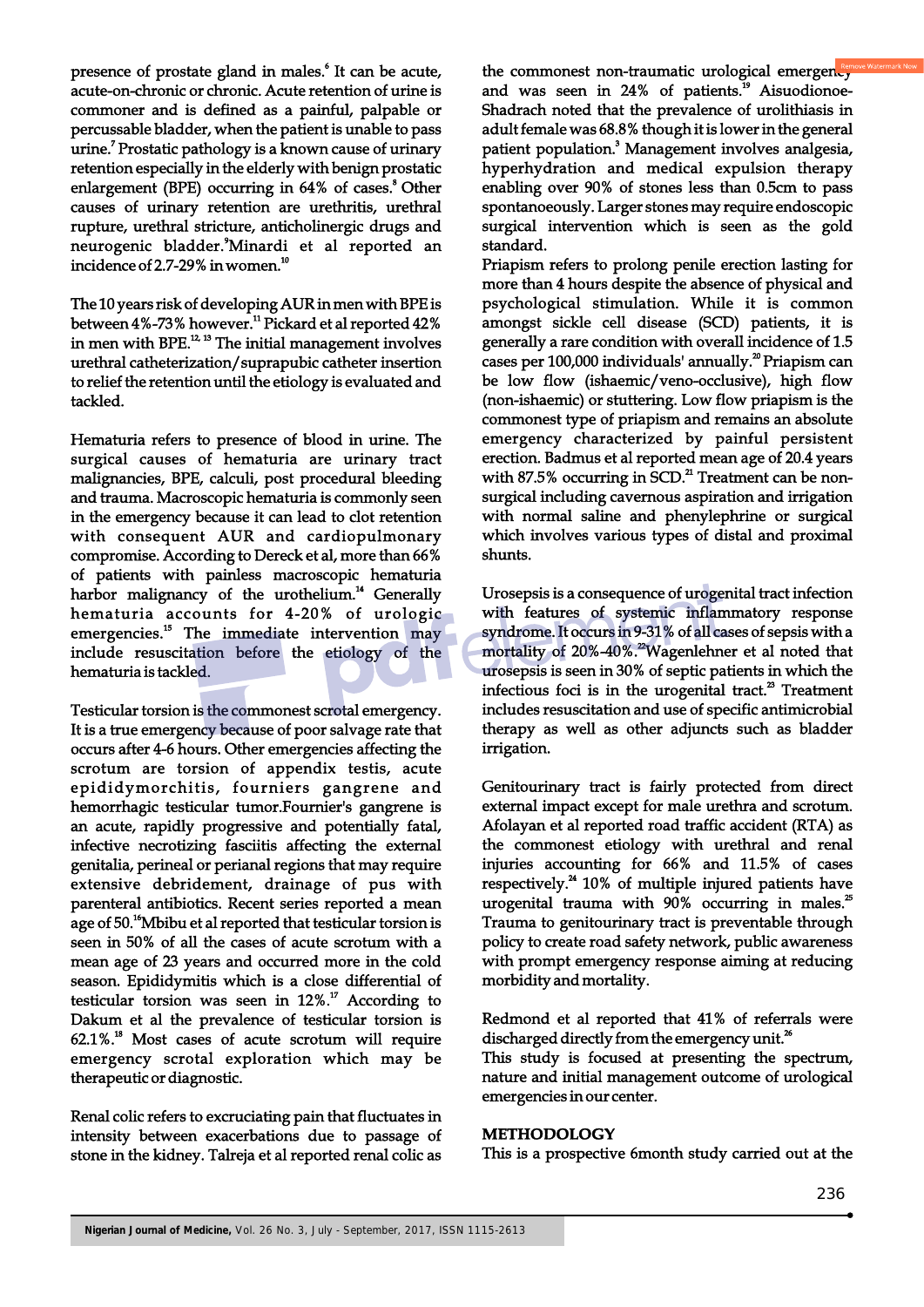Accident and Emergency unit of University Abuja Teaching Hospital (UATH) Gwagwalada from January 2014. All patients presenting to the emergency room with urological conditions were included in the study. Data collected included age, sex, diagnosis and outcome within the first 24 hours. Data was analyzed with Statistical Package for Social Sciences Version 20(SPSS 20).

#### **RESULTS**

During the study period, a total of 92 patients were seen by the urology team. There were 85 males and 7 females as shown in table 1.

| <b>Sex</b>     | <b>Frequency</b> | Percentage |
|----------------|------------------|------------|
| Male<br>Female | 85               | 92         |
| <b>Total</b>   | 92               | 100        |

Table 1: Sex distribution.

Majority of the patients were above 40 years (65.2%) as shown in table 2. More patients presented due to acute urinary retention (41.3%). Benign prostatic enlargement was the commonest pathology that presented as an emergency and was seen in 42.4% of patients as shown in table 3. Other pathology noted were bladder tumor (3.3%), cervical cancer (1.1%), prostate cancer (16.3%), genitourinary infections (13.1%), urethral stricture disease (9.8%), urolithiasis (3.3%), testicular torsion (9%).

| Age       |       | <b>Frequency</b> | <b>Percentage</b> |
|-----------|-------|------------------|-------------------|
| $<$ 20    |       | 4                | 4.3               |
| $20 - 40$ |       | 24               | 26.1              |
| $41 - 60$ |       | 30               | 32.6              |
| 61-80     |       | 30               | 32.6              |
| 81-100    |       | 4                | 4.3               |
|           | Total | 92               | 100               |

#### Table 2: Age distribution.

| <b>Disease</b>            | <b>Frequency</b> | <b>Percentage</b> |
|---------------------------|------------------|-------------------|
| Bladder tumor             | 3                | 3.3               |
| <b>BPE</b>                | 39               | 42.4              |
| Cervical cancer           |                  | 1.1               |
| Prostate cancer           | 15               | 16.3              |
| Infections                | 12               | 13.1              |
| Urethral stricture        | 9                | 9.8               |
| Urolithiasis              | 3                | 3.3               |
| <b>Testicular Torsion</b> | 9                | 9.8               |
| <b>Total</b>              | 92               | 100               |

Table 3: Disease presenting as urologic emergency

The commonest urologic emergency in our study is acute urinary retention (AUR) which occurred in 53.3%

of cases followed by urinary tract infection/urosepbe which was seen in 13%. 9.9% had testicular torsion and hematuria was seen in 8.7% of cases. Metastatic prostate cancer leading to paraplegia accounted for 6.5% of cases whereas 3.3% had renal colic as shown in table 4.

| Spectrum                   | <b>Frequency</b> | Percentage |
|----------------------------|------------------|------------|
|                            |                  |            |
| <b>AUR</b>                 | 49               | 53.3       |
| Paraplegia due to prostate | 6                | 6.5        |
| cancer                     |                  |            |
| Testicular torsion         | 9                | 9.8        |
| Renal colic                | 3                | 3.3        |
| Urosepsis                  | 12               | 13         |
| Hematuria                  | 8                | 8.7        |
| Obstructive uropathy       |                  | 1.1        |
| ∤ysuria                    |                  | 1.1        |
| <b>Total</b>               | 92               | 100        |

#### Table 4: Frequency distribution

| Spectrum              | $<$ 20 | 21-40 | 41-60 | 61-80 | 81-100 |  |
|-----------------------|--------|-------|-------|-------|--------|--|
|                       |        |       |       |       |        |  |
| <b>AUR</b>            |        |       | 21    | 18    |        |  |
| Paraplegia            |        |       |       |       |        |  |
| Testicular torsion    |        |       |       |       |        |  |
| Renal colic           |        |       |       |       |        |  |
| Urosepsis             |        | 4     |       |       |        |  |
| Hematuria             |        | 2     |       |       |        |  |
| Obstructive uropathy- |        |       |       |       |        |  |
| <b>Dysuria</b>        |        |       |       |       |        |  |
| (urethral polyp)      |        |       |       |       |        |  |
| <b>Total</b>          |        | 24    | 29    | 29    |        |  |

Table 5: Age distribution of spectrum of emergency.

47 (51.1%) patients were admitted after resuscitation for further evaluation and management, while 41(44.6%) patients were discharged. Of the 3 remaining patients, 1 died, 1 left against medical advice (LAMA) and 1 signed against medical advice (table 6).

| <b>Outcome</b> | <b>Frequency</b> | <b>Percentage</b> |
|----------------|------------------|-------------------|
| Admission      | 47               | 51.1              |
| Absconded      |                  | 1.1               |
| Died           |                  | 1.1               |
| Discharged     | 41               | 44.6              |
| LAMA           |                  | 1.1               |
| <b>SAMA</b>    |                  | 1.1               |
|                |                  |                   |
| <b>Total</b>   | 92               | 100               |

Table 6: Frequency distribution of outcome in the emergency unit.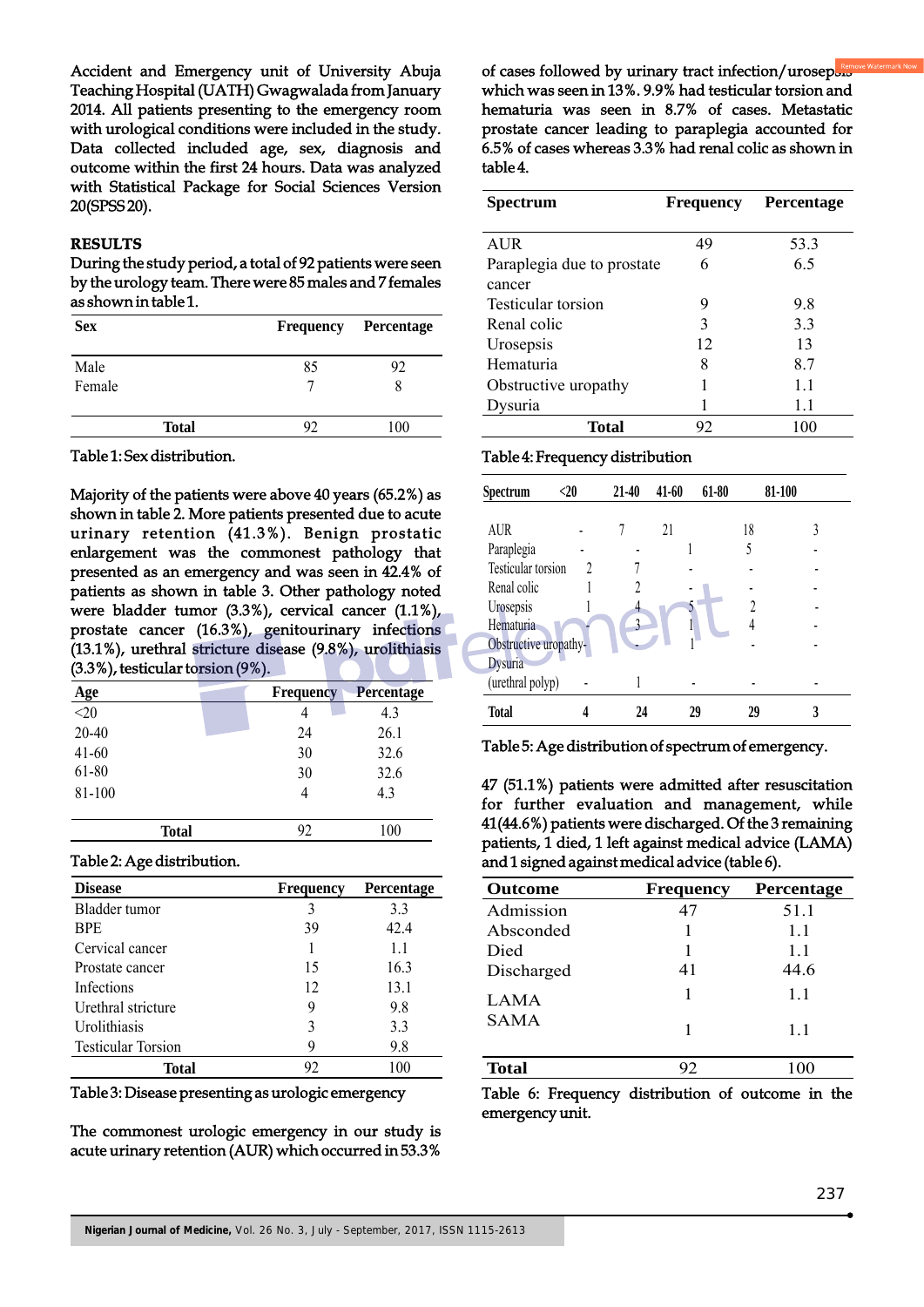#### **DISCUSSION**

The broad spectrum of urologic emergencies and the numerous mimics may pose a diagnostic dilemma. AUR was the commonest urologic emergency seen in our center and occurred in 53.3% of patients. This is 4 similar to the findings of Fall et al who reported 53%. The incidence of Benign Prostatic Enlargement ( BPE) was high in our center (42.4%) and this may be due to the fact that majority of the patients were above 40 years (65.2%). This also corresponds with the high incidence of AUR reported by Pickard et al in men with BPE.<sup>11, 12</sup> The male to female ratio of AUR in our center was 48:1 which is far higher than the 10:1 reported by Tawfiq most probably due to the fact that our gyneacology emergency unit is housed in a separate building within the hospital and as such most female emergencies present there initially.<sup>6</sup> Hematuria was noted in 8.7% of our patients and this corresponds to the findings of Nikhil and Dereck.<sup>14, 15</sup> Testicular torsion also featured in our study and was seen in only 9.8% which is far less than the 50% and 62.1% reported elsewhere in Nigeria by Mbibu and Dakum respectively.<sup> $17, 18$ </sup> This may be due to the geographical peculiarities of our center and the period our study was conducted which did not fall during cold harmattan season compared to these studies .<sup>18</sup> Several series abroad had reported a higher incidence in winter which is at its peaks from November but our study was conducted between January to June. Moreso, Gwagwalada where our hospital is situated has a tropical climate with mostly high temperatures throughout the year. Similar to the findings by Dakum et al we noted that testicular torsion is commoner in younger age group as all the patients were less than 40 years. .<sup>17</sup>Urosepsis was the second commonest urological emergency observed in our study and it occurred in 13% of cases which falls in the range of 9- 31% reported by Dreger and Wagenlehner.<sup>2, 25</sup> Renal colic occurred infrequently in 3.3% far lower than 24% reported by Talreja et al. $19$  A large number of patients were discharged from emergency department (44.6%) and this is similar to 41% reported by Redmond et al.<sup>26</sup> This implies that they could have had medical attention at other health facilities and not necessarily at our center which is a referral center. On the contrary those who consulted on their own initiative probably did so because of the confidence they had with our emergency services.

### **CONCLUSION**

Acute urinary retention was the commonest urologic emergency in our center. The incidence of benign prostatic enlargement was high in our study and the variety of cases we observed shows that our center remains a tertiary referral center. However, improving the quality, availability and standard of lower levels of

health care services in our region would reduce the burden of stretching the emergency services in a referral center and thus help maintain focus on attending to truly very tasking clinical conditions.

#### **REFERENCES**

- 1. Topaktas R, Altin S, Aydin A, Yilmanz Y. Retrospective Evaluation of Urological Admission to Emergency Service of a Training and Research Hospital. Turk J Urol. 2014; 40(14): 216-220.
- 2. Shyam T, Indraneel B, Ramdayal T. Spectrum of Urological Emergency at a Tertiary Care Teaching Hospital: An Experience. J ClinDiagn Res, 2015; 9(11): 12-15.
- 3. Aisuodionoe-Shadrach I.O. The Burden of Specialist Urologic Care in Abuja, Federal Capital City, Nigeria: A Single Surgeons 4-year Case Load. WAJM. 2012; 31(2): 92-96.
- 4. Fall B, Diao B, Fall P. Urological Emergencies at Dakar University Teaching Hospital: Epidemiology, Clinical and Therapeutic Features. Prog Urol. 2008; 18(10): 650-653.
- 5. Bobo D, Bah I, Diallo T, Bah O, Amougou B. The Profile Urologic Emergency at Conakry University Teaching Hospital, Guinea. Prog Urol. 2010; 20(3): 214-218.
- 6. Tawfiq E. Emergencies in Urology. JBUro (JMC) PPT.
- 7. Abrams P, Cardozo L, Fall M, Griffiths D, Rosier P, Ulmstem U et al. The Standardization of Terminology of Lower Urinary Tract Function: Report from the Standardization Sub-committee of the International Continence Society. Neurourology and Urodynamics 2002; 21: 167-178.
- 8. Ikuerowo S, Ogunade A, Esho J, Uzodinma C, Ogunlowo T. The Burden of Prolonged Indwelling Catheter after Acute Urinary Retention in Ikeja-Lagos Nigeria. BMC, 2007; 7: 16.
- 9. Oelke M, Bachman A, Descazeaud A, Emberton M, Gravas S, Michel M. The Updated European Urology Association Guidelines on Management of Male Lower Urinary Tract Symptoms Including Benign Prostatic Obstruction. Eur. Urol. 2012.
- 10. Minardi D, Anzeo G, Cantoro D, Conti A, Muzzonigro G. Urinary Tract Infection in Women; Aetiology and Treatment Options. Int J Gen Med. 2011; 4: 333-343.
- 11. Herbert L. Managing and Preventing Acute